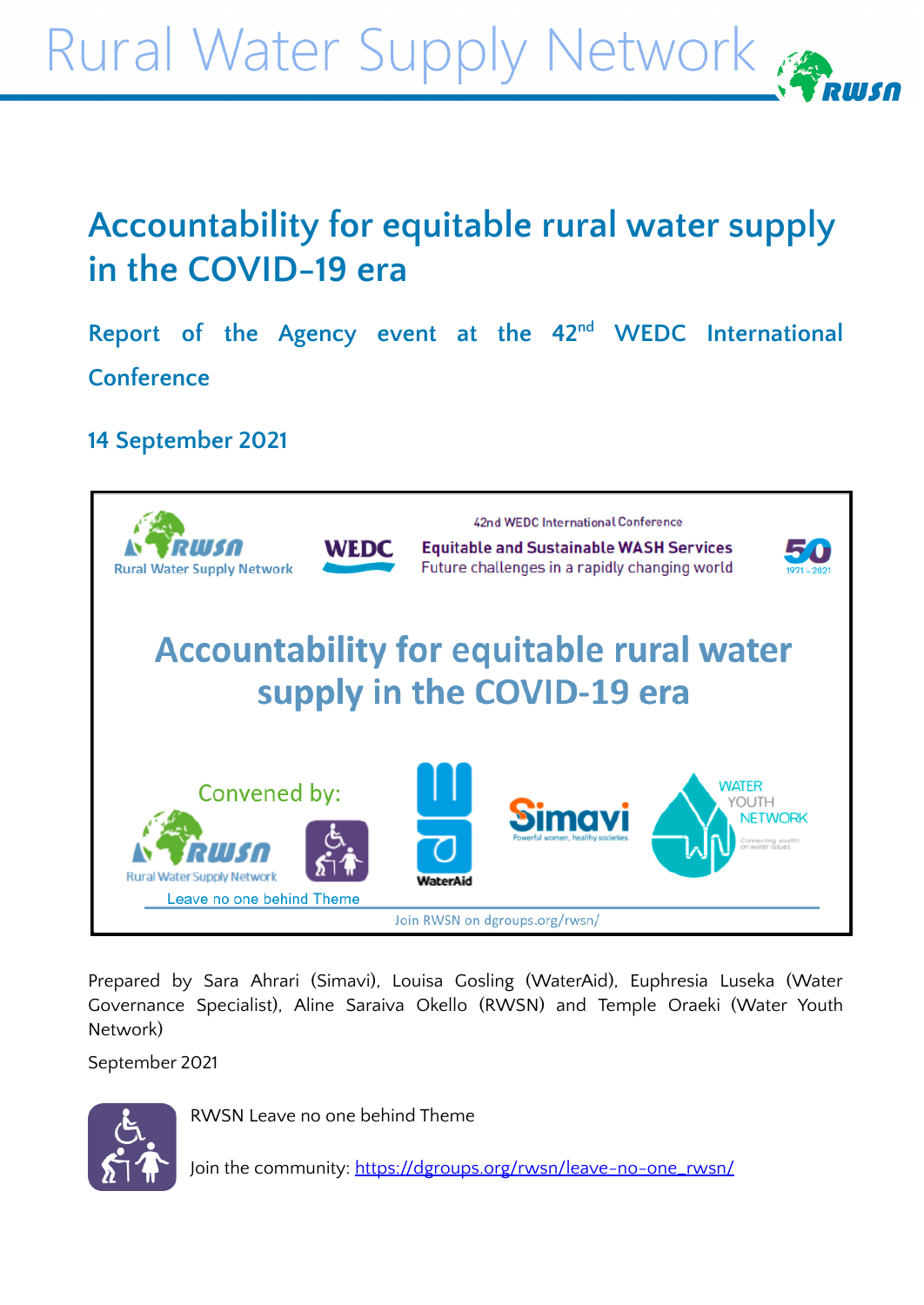

#### **Introduction**

Countries at all income levels experiencing COVID-19 outbreaks, implemented different measures such as lockdowns to contain the spread of the virus. Lockdown imposes practical limitations on the freedom of association and collective action, making it more difficult for rights holders to demand accountability. Challenges include decreased freedom of movement, funding cuts to programmes that support community participation, and poor access to mobile technology and the internet as organising becomes virtual. The gendered digital gap, lowered already limited women's public participation and access to information. Moreover, increased governmental control over daily life and consolidation of power during the crisis in some cases further constrained civic space.

Knowing how duty bearers performed was also challenged by fast evolving standards and lack of or difficulty in accessing data. Some duty bearers deliberately or unwillingly under the pressure of urgency for quick response were non-transparent. On the other hand, while normal channels of rights claiming were interrupted, there have also been new opportunities to claim the (water) rights.

The aim of the session was to bring together stakeholders from national and international civil society, government and service providers, to share experiences. Key outcomes of a recent RWSN E-discussion and some experiences from the field were used to kick off the discussion, followed by world café style discussions in breakout rooms that enable participants to focus on the issues that are most useful and relevant to them.

There were 216 registered participants, and over 70 attended the live session.

The agenda of the session was as follows:

- **Welcome**, Mr. Temple Oraeki, (WYN, International Development Consultant, Co-Lead, RWSN LNOB Group)
- **5 min Keynote speech** UN Special Rapporteur on the human rights to safe drinking water and sanitation, Mr. Pedro Agudo
- **15 min Key results of RWSN LNOB group E-discussion (28 June to 18 July 2021)**, Euphresia Luseka(Water governance Specialist and RWSN LNOB theme lead)
- **20 min Introduction of facilitation team and the themes as set-up for breakout groups**
- **40 min Breakout groups (including short break)**
- **20 min Feedback from breakout groups**
- **5 min Knowledge Management for Accountability**, Tim Brewer, Practice Lead Research, Water Witness International
- **5 min Wrap up and words of thanks**, Ms. Louisa Gosling, Chair of RWSN

The slides for the session are available [here,](https://www.rural-water-supply.net/en/resources/details/1020) the video recording is available [here](https://vimeo.com/605879055) and the final mural is available [here.](https://app.mural.co/t/watershedbd5769/m/watershedbd5769/1629970062523/668c950388722de67f5d4a4aec6e18f3b6847cbd?sender=bd2260f4-5139-4286-9e59-79f246e05443)

#### **Welcome speech**

Temple Oraeki, LNOB Co-Lead and Advisory Board Member of Water Youth Network, welcomed the participants to the 42nd WEDC International Conference Agency Event*.* He gave a brief background of the event, highlighting that the event will be consolidating on the outcome of the 3-weeks E-discussion on "Social Accountability for Rural Water Services during Covid-19 Pandemic", which was organized by the LNOB Theme from 28 June to 18 July 2021.

#### **Keynote speech**

The UN Special Rapporteur on the human rights to safe drinking water and sanitation, Mr. Pedro Agudo gave the keynote speech, focusing on the two reports he is preparing to share in 2022.

● **Survey on Human rights and [indigenous](https://docs.google.com/forms/d/e/1FAIpQLSe5UesCtRPXyxX470FGRa6CN6lp9shO0Yzwigy97JJhTRe40Q/viewform) people's access to water and sanitation**, deadline 31 December 2021. Survey available in: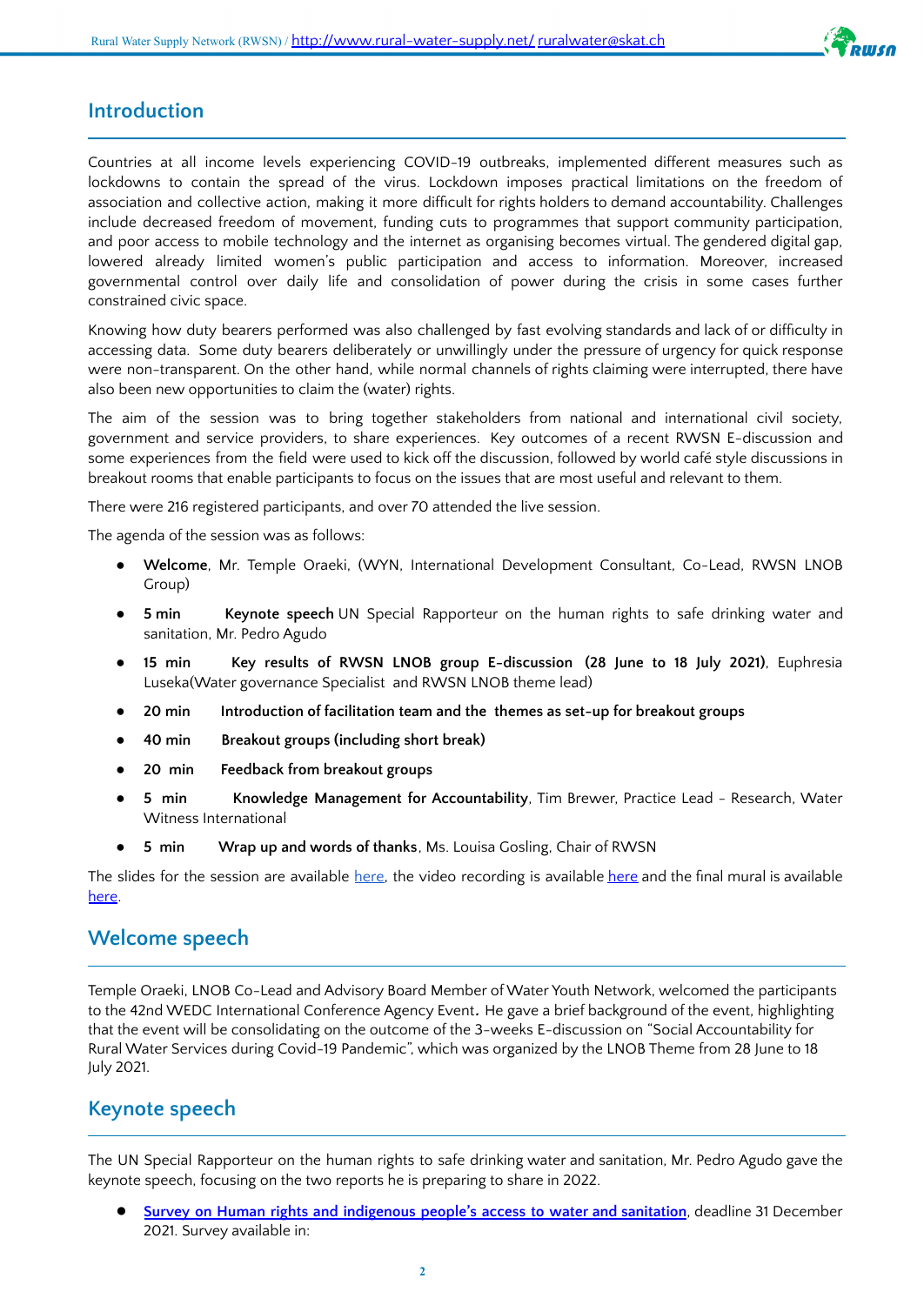

- o English, French, Spanish, Italian, Portuguese, Indonesian, Urdu, Makassar, Russian, Chinese: [https://linktr.ee/srwatsan\\_IPsurvey](https://linktr.ee/srwatsan_IPsurvey)
- In Persian, Arabic, Hausa, Bengali, Telugu, Turkish, Romanian, Gujarati, Marathi, Ukrainian: [https://linktr.ee/srwatsan\\_IPsurvey2](https://linktr.ee/srwatsan_IPsurvey2)
- **Survey on Human rights and access to water and [sanitation](https://docs.google.com/forms/d/e/1FAIpQLSeQXbrkDSMhoNd19qUDLXH8JIQnpbp---rsG3fyCWABNvtcNw/viewform) in rural areas**, deadline 31 December 2021. Survey available in:
	- English, French, Spanish, Italian, Portuguese, Indonesian, Urdu, Makassar, Russian, Chinese, Korean, Japanese: [https://linktr.ee/srwatsan\\_ruralsurvey](https://linktr.ee/srwatsan_ruralsurvey)
	- Persian, Arabic, Hausa, Bengali, Telugu, Turkish, Romanian, Marathi: [https://linktr.ee/srwatsan\\_ruralsurvey2](https://linktr.ee/srwatsan_ruralsurvey2)

#### **Key results of RWSN LNOB group E-discussion**

Euphresia Luseka, LNOB co-lead, presented key results of the RWSN e-discussion on Accountability, using the 5R's framework - Rules, Responsibilities, Reporting, Reviews, Reaction Accountability Model. The RWSN e-discussion took place from 28 June to 18 July 2021 and focused on the following topics:

- Week 1: Social accountability in different contexts in the era of COVID-19 and who is being held into account;
- Week 2: Sharing tools, methods and strategies for social accountability;
- Week 3: Strengthening and scaling up social accountability.

36 people contributed experiences from 18 countries. A summary of all the contributions is available [here.](https://www.rural-water-supply.net/en/resources/details/1002) The synthesis of the e-discussion is [available](https://www.rural-water-supply.net/en/resources/details/1003) here.

A video about the Accountability gap was also shared: https://youtu.be/g7cg0Yo81pl

### **Breakout groups**

The facilitation team and 6 themes were introduced. Host organisations gave pre-recorded pitches of their work to attract participants. The pitches focused on:

- What the theme of the breakout groups is.
- How/why is it important for equitable rural water supply in the COVID-19 era?
- Why should participants join your group?

#### **Groups:**

- 1. Role of Women & Youth facilitated by Dr. Leunita Sumba, Chairperson Women in Water and Sanitation Association (WIWAS) with support of Dra Aline Saraiva Okello (RWSN secretariat)
- 2. Government accountability mechanisms including regulators and legislators facilitated by Timothy Kpeh (United Youth) with support of Senator Jonathan L Kaipay (WASH legislative caucus Liberia) and Louisa Gosling (Wateraid)
- 3. Donors and development partners facilitated by Virginia Roaf (Sanitation and Water for All) with support of Mariana Dias Simpson
- 4. Digital platforms/tools facilitated by Annalisa Renna (Integrity Action) with support of Sara Ahari (Simavi)
- 5. Media, facilitated by Pamela Kabasinguzi (HEWASA) with support of Wouter Dijktra and Sandra van Soelen (Track FM and Simavi from Uganda)
- 6. Campaigns/Movements facilitated by Al-Hassan Adam, Temple Oraeki and Sam Taylor

### **Role of Women & Youth**

Dr Leunita introduced the Women in Water and Sanitation Association (WIWAS) and the work they are doing to reinforce the role of women in water and sanitation. The organization works with a focus on SDGs 5, on gender equality, women and girls empowerment, and SDG 6, on clean water and sanitation services for all. She shared that in Kenya women are responsible for the water collection in 80% of households that don't have water on-premises. She explained on the pitch that COVID 19 negatively impacted women's health, social and economic wellbeing the most, due to the increased demand for water for hygiene. Other challenges women face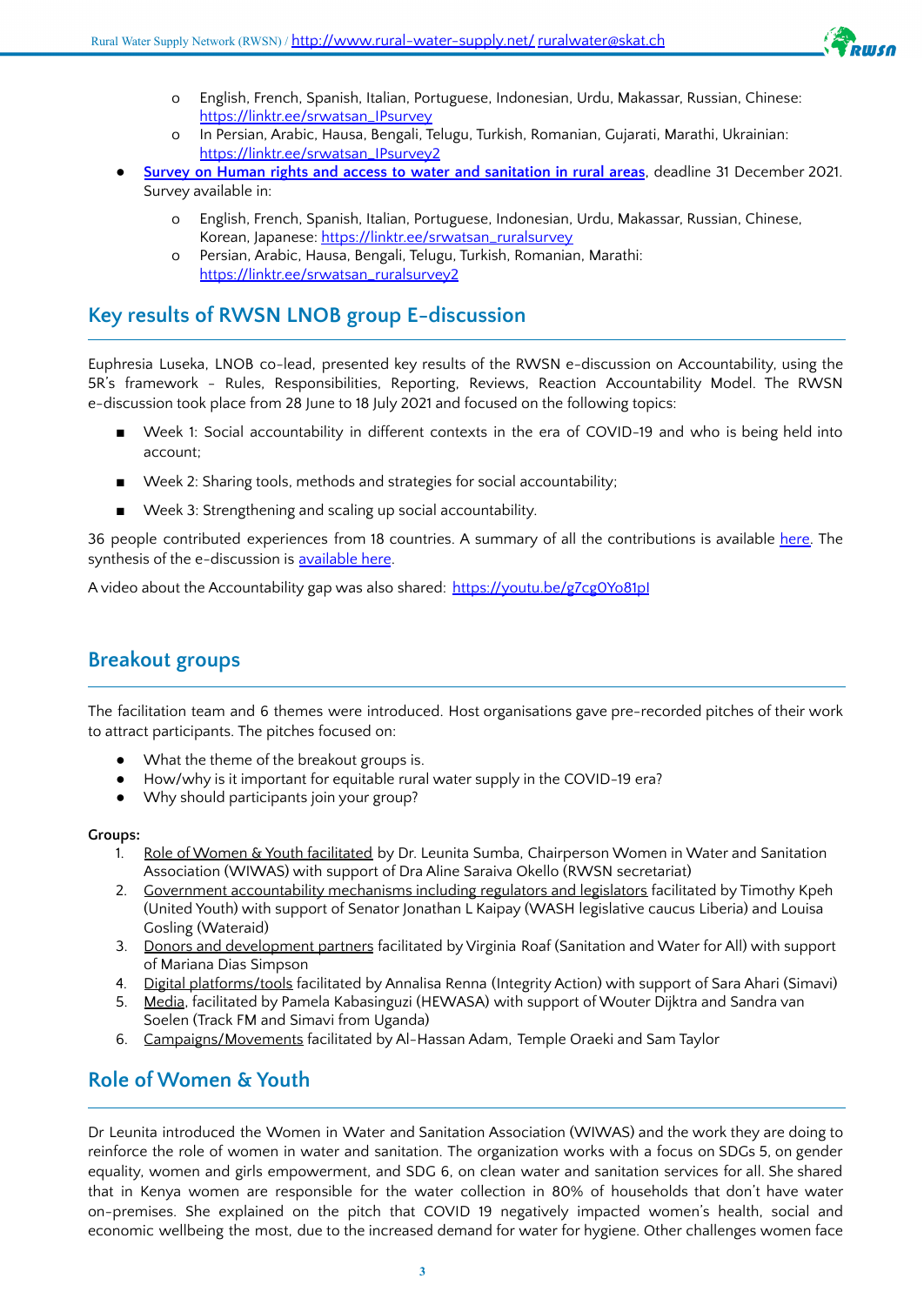

include limited representation of women in decision making tables; 90% of women's jobs depend on water; where WASH facilities are inadequate or lacking, women and girls are exposed to gender-based violence, including sex for water, for livelihoods and even for sanitary towels, particularly in rural and low-income areas. Many women lost their jobs during COVID 19 or had to work in shifts, reducing their income and affordability of safe WASH services.

Several examples were shared about challenges, barriers and enablers for the participation of women and youth. In Nigeria, in a region where the majority of people are Muslim, women are isolated from men due to the cultural barrier, and therefore cannot voice their views. As an enabler, focus group discussions with segregated genders were established so that women can be heard separately from men. Another issue raised is that youth is locked out of decision-making committees. As an enabler, surveys are being conducted to understand the youth challenges, and what can be done to integrate them into decision-making processes. Youth participation has also been encouraged through SMSs.

Another example raised from Kenya raised the issue of representation. Women are poorly represented where water and sanitation issues are discussed, there are very few women in leadership of water organizations. Therefore, their views, their participation is not captured well. In Nigeria, communities were encouraged to include a minimum of 65% women in their WASH committees.

The issue of inequality between urban and peri-urban/slum areas was also raised. In peri-urban and slum areas it is much more difficult for people to hold their leaders accountable. Women in Ghana raised their voices on discrimination in water distribution as the literate and affluent were getting a regular supply than those who did not have piped water. The outcry went viral and was addressed.



#### **Government accountability mechanisms including regulators and legislators**

The role of civil society working with parliamentarians in Liberia was shared, as well as the experience of working with the government on the accountability mechanism. Lessons on the engagement with national legislators and the importance of accountability and transparency were also discussed.

Civil Society Organizations (CSO's) were already working with NGOs and legislators in the past through a WASH caucus in Liberia. When the COVID-19 pandemic started, CSOs were able to use the experience of the Ebola response, and continue working with NGOs and legislators through the caucus, to track budget allocations for WASH, and ensure that the WASH budget was protected, and see how the WASH budget was implemented. The barriers mentioned were on awareness of budget allocation and actually get the resources. In Ghana, there was an issue of the government announcing that there would be free water during the pandemic, but then regulators not being involved and not paying the private sector to provide the free water. In terms of enablers, the relationship between CSOs and legislators/regulators is very important. There needs to be constant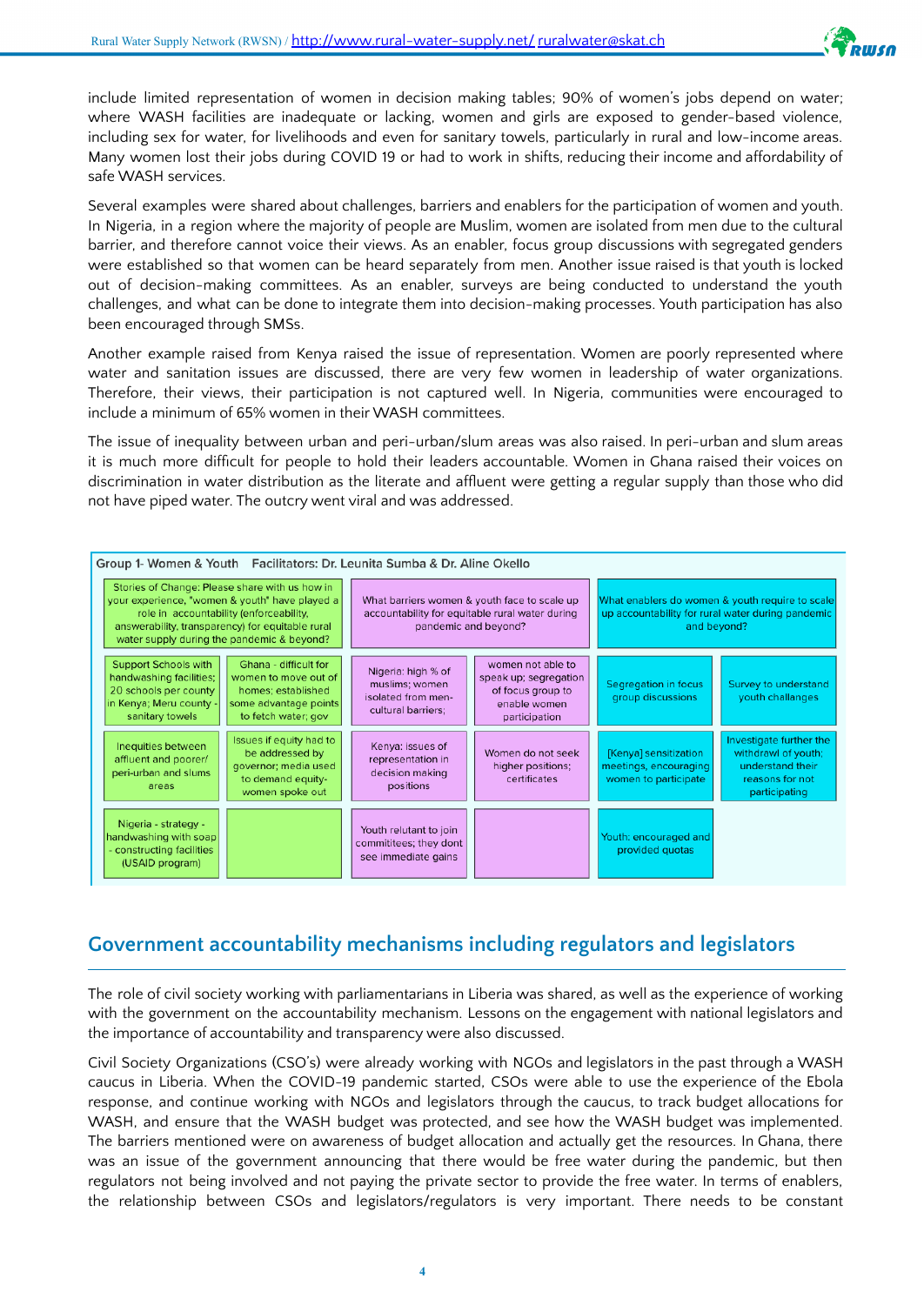

communication flow, through meetings, CSOs providing data, tracking, and reports to be discussed in the caucus. CSOs use campaigns to raise public awareness and hold leaders accountable.

| Group 2- Regulators and Legistators. Facilitators: Timothy Kpeh, Senator Jonathan L Kaipay and Louisa Gosling<br>Stories of Change: Please share with us how in<br>your experience, "requlators & legislators" have<br>played a role in accountability (enforceability,<br>answerability, transparency) for equitable rural<br>water supply during the pandemic & beyond?       |                                                                                                                                                                                                                                                   | What barriers requlators & legislators face to<br>scale up accountability for equitable rural water<br>during pandemic and beyond?                                                                                      |  | What enablers requlators & legislators require to<br>scale up accountability for rural water during<br>pandemic and beyond?                                                                                                                                |                                                             |
|---------------------------------------------------------------------------------------------------------------------------------------------------------------------------------------------------------------------------------------------------------------------------------------------------------------------------------------------------------------------------------|---------------------------------------------------------------------------------------------------------------------------------------------------------------------------------------------------------------------------------------------------|-------------------------------------------------------------------------------------------------------------------------------------------------------------------------------------------------------------------------|--|------------------------------------------------------------------------------------------------------------------------------------------------------------------------------------------------------------------------------------------------------------|-------------------------------------------------------------|
| CSOs working with<br>legislators learning<br>from ebola - in<br>partnership with NGOs.<br>providing services for<br>covid victims in WASH<br>Core responsibility to<br>ensure in the WASH.<br>continuing to increase<br>WASH budget and<br>have technical people.<br><b>WASH caucus</b><br>reporting<br>requlator said that<br>private sector should<br>provide free water, but | For accountability how<br>to make sure WASH<br>pillar in WASH, make<br>sure in budget and<br>implemented. Held<br>meeting with them and<br>be accountable.<br>able to track allocations<br>to WASH sector -<br>tracking reports to<br>legislator. | challenge to provide.<br>enabling env to get<br>budget allocation.<br>awarenss and<br>resources<br>requlators need to be<br>involved in discussions<br>about rules, eq<br>provision of free water<br>by private sector. |  | key thing is issue of<br>relationship - at certain<br>points basis constant<br>follow up, meetings,<br>presenations of<br>progress against plan.<br>People need to be<br>aware of commitments<br>of elected people in<br>the country through<br>campaigns. | caucus can also<br>provide way to engage<br>with regulators |

#### **Donors and development partners**

Virginia Roaf introduced the Sanitation and Water for All (SWA), which is a global multi-stakeholder platform engaging government, civil society and other stakeholders to achieve all water and sanitation targets of the SDGs.

SWA focuses on mutual accountability and necessary cooperation and interaction between stakeholders that leads to improved access to services. She noted that governments and civil society have no problems engaging with mutual accountability, but donors and development partners struggle to find their role in national accountability processes, as external partners. Donors and development partners have obligations through the Human Rights law not just to the countries they work for, but to the populations of the countries where they operate. Therefore, it is important to discuss these obligations, to ensure that the work they are funding does not result in negative human rights outcomes.

Various barriers and challenges were discussed. The colonial view of donors as benign benefactors. Many times, donors do not even expect to be accountable in the countries they operate, they feel more accountable to taxpayers in their originating countries. The WASH sector relies heavily on donor funding, and the mutual accountability mechanisms focus more on governments than on donors.

Regarding what can be done to improve donors and development partner's accountability, the experience shows that having government-led multi-stakeholder platforms greatly assist in this. It is important to have donors' participation and engagement in multistakeholder national processes, as well as policy and regulations for donors, to keep them in check. Other recommendations include having more funding for monitoring progress and longer-term planning and relationships.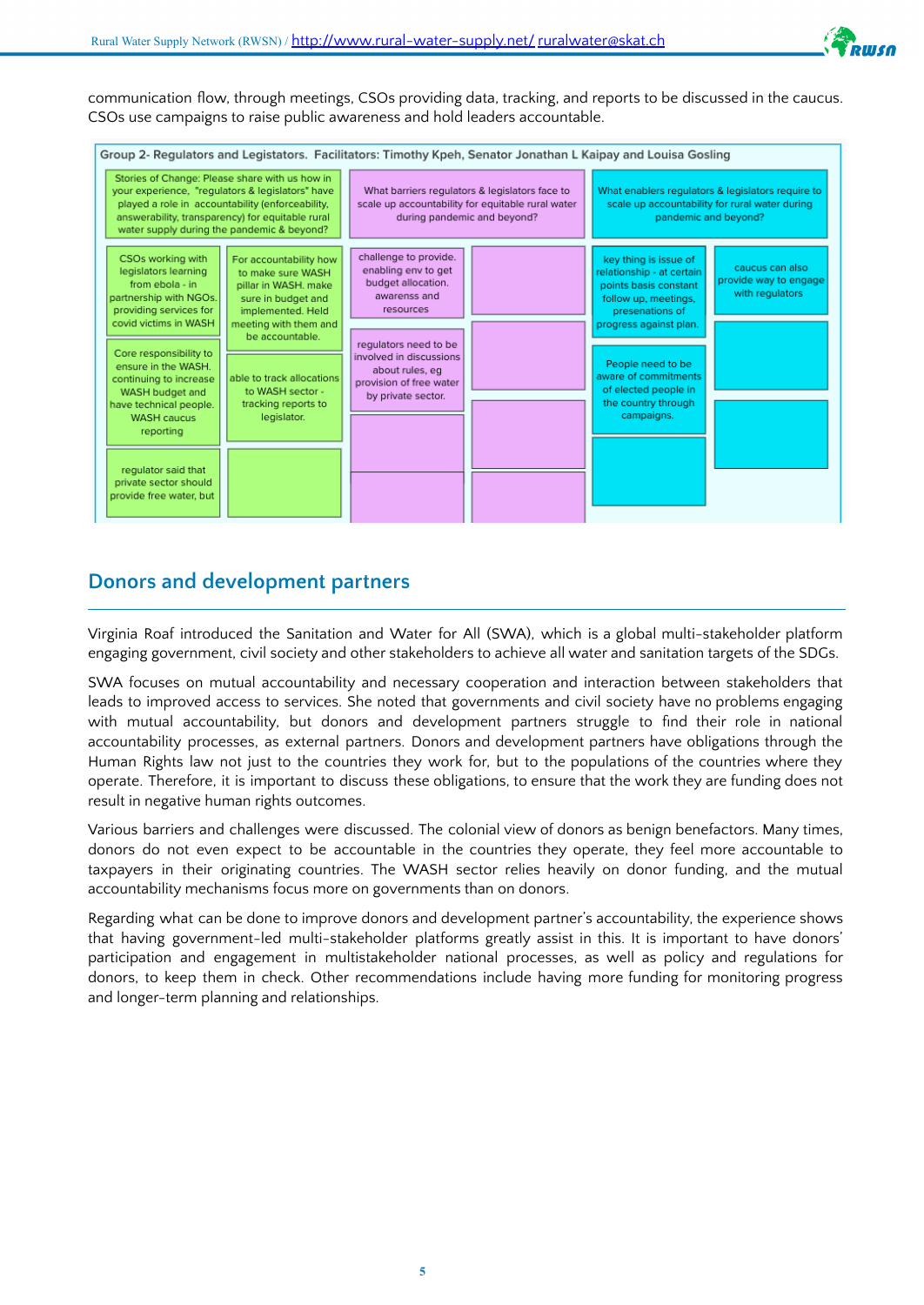

| Group 3 - Donors & Development Partners Facilitators: Virginia Roaf & Mariana Dias Simpson                                                                                                                   |  |                                                                                                                                                                        |                                                                       |                                                                                                                                                                                        |                                                                                      |  |  |  |
|--------------------------------------------------------------------------------------------------------------------------------------------------------------------------------------------------------------|--|------------------------------------------------------------------------------------------------------------------------------------------------------------------------|-----------------------------------------------------------------------|----------------------------------------------------------------------------------------------------------------------------------------------------------------------------------------|--------------------------------------------------------------------------------------|--|--|--|
| Stories of Change: In your experience, how have<br>donors & development partners demonstrated<br>their accountability for what they do to achieve for<br>equitable services during the pandemic &<br>beyond? |  | What barriers are there to donors & development<br>partners being held accountable for their<br>contribution towards equitable services during<br>pandemic and beyond? |                                                                       | What contributes to improving donors' &<br>development partners' accountability<br>(enforceability, transparency and answerability) to<br>improve services during pandemic and beyond? |                                                                                      |  |  |  |
| Inadequately!                                                                                                                                                                                                |  | We have a colonial<br>view of donors as<br>benign benefactors                                                                                                          | Governments dont<br>drive public services or<br><b>DPs</b>            | Government-led<br>multistakeholder<br>platforms                                                                                                                                        | Donors' participation in<br>multi-stakeholder<br>national processes                  |  |  |  |
|                                                                                                                                                                                                              |  | Donors feel more<br>accountable to tax<br>payers in their<br>originating countries                                                                                     | Donors are not always<br>prepared or expect to<br>be held accountable | Policy and regulations<br>for donors, to keep<br>them in check                                                                                                                         | More funding for<br>monitoring progress                                              |  |  |  |
|                                                                                                                                                                                                              |  | Mutual accountability is<br>more focused on govts<br>than on donors                                                                                                    | The sector is very<br>dependent on donors'<br>funding                 | Longer term planning/<br>relationships                                                                                                                                                 | Donors engaging in<br><b>MSPs and making</b><br>commitments at the<br>national level |  |  |  |

### **Digital platforms**

This group focused on how digital platforms can contribute to accountability for rural water supply. It is recognized that mobile and internet coverage is growing worldwide, and therefore digital platforms can speed up processes that are important for accountability, such as the collection of data, analysis of data, interactive mapping, etc. Furthermore, citizens' credibility can be boosted when digital devices are used for demanding accountability from authorities. However, there are several concerns: not everyone has access to digital devices, digital platforms can be expensive to implement and challenging to maintain. The purpose of the session was to share examples of what makes digital platforms work, what stops them from working, and when they are useful.

Digital platforms can be useful to public authorities, implementing agencies, and contractors - in a time of movement restrictions - to keep a close eye on rural infrastructure development projects; however, doubts were raised on the benefits of citizens who do not have technical competencies monitoring such projects. Safety concerns were also raised on the use of digital tools (particularly taking photos) to monitor more sensitive projects or projects located in insecure areas. A local multi-stakeholder platform (involving public authorities, contractors and community representatives), as well as technical experts accompanying citizens, could be a solution to ensure that civic monitoring is safe and worthwhile. Access to and cost of the internet are still barriers, as well as the difficulties in obtaining official documents, both online and face-to-face (like service standards, contracts, etc), which can discourage citizens from engaging in demanding accountability from duty bearers.

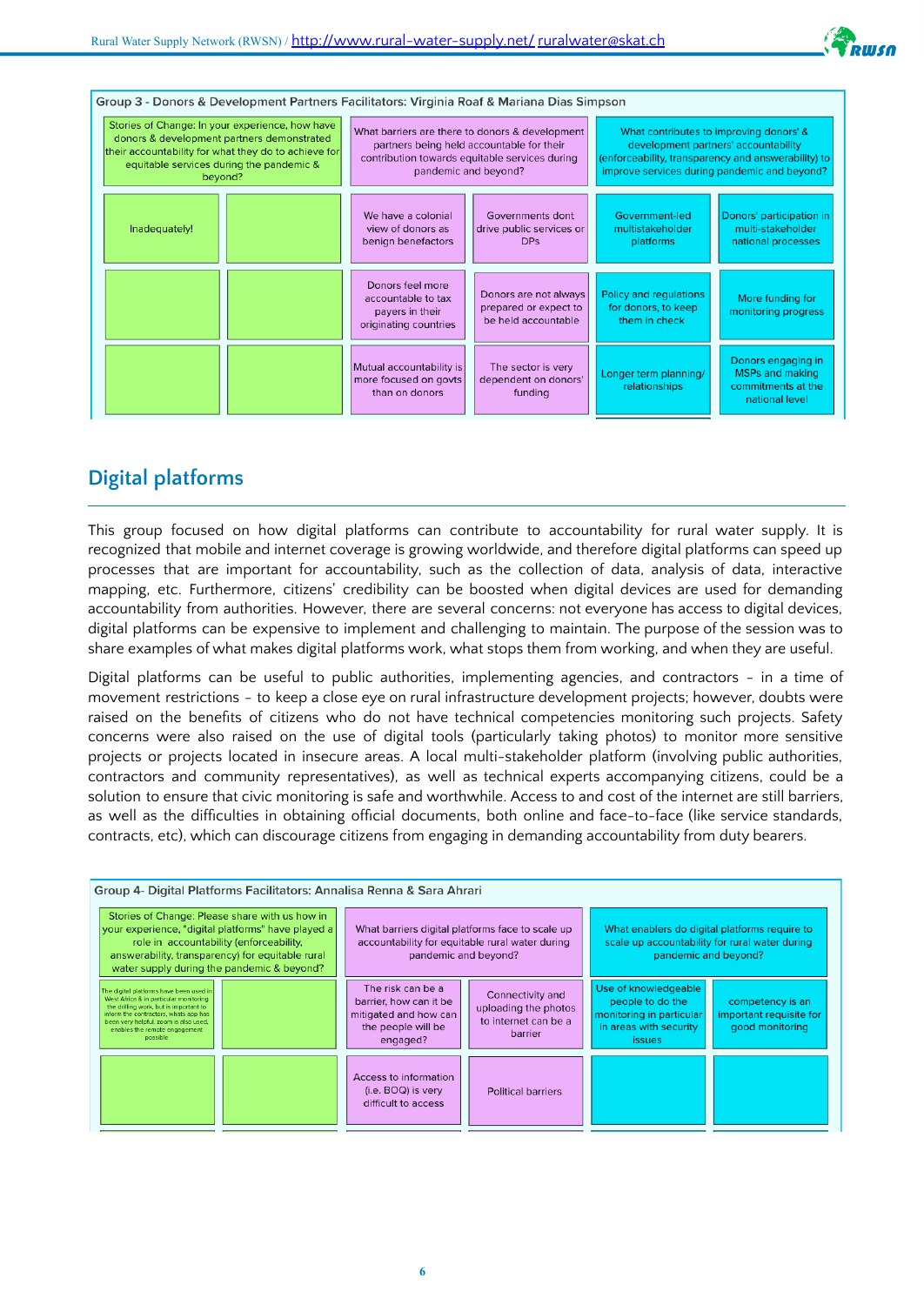

#### **Media**

Pamela Kabasinguzi (HEWASA) shared the example of Wottazela radio campaign to hold leaders accountable for the WASH situation in their constituencies. She explained that radio engagement was very important, as listeners could answer poll questions by texting toll-free numbers, providing an effective accountability tool before and during COVID-19. This session focused on discussing how to hold leaders accountable using radio for WASH service delivery, how to use media to influence service delivery, and how to promote community participation in holding leaders accountable.

Various examples were shared of how media, and radio, in particular, were used to engage people, to reach out to water users, to provide space for citizen dialogue. The Wottazela program was shared as an example, and Water for People also has been using radio to support public utilities to reach out to their users. The media helps to generate awareness on the budgetary process, and increased participation due to the anonymous nature of surveys conducted, and it allows for wide participation of people at different levels, encompassing the "leave no one behind" principle. Some of the barriers are the airtime cost (at radio level), but at the individual level, the SMS's calls are all free. Therefore, among the enablers are providing toll-free numbers where communities can interact with the radio. Media has been a trusted source of information for the communities. Political leaders are also invited to the platforms, to interact with the communities and answer communities' questions and issues. This provides politicians with a platform for campaigning, but also to hold them accountable to WASH services. What has been seen is increased participation of wider sectors of society, particularly at the grassroots level, leaving no one behind.



### **Campaigns**

Al-Hassan Adam shared the experience of the "Claim your rights campaign", which uses the human rights framework as a tool for mobilization. The campaign was successful in some countries, and many lessons were learned. The campaign aimed at giving voice to people that are marginalized and discriminated against and human rights were used as a tool to ensure people who don't have access to water, sanitation and hygiene have it.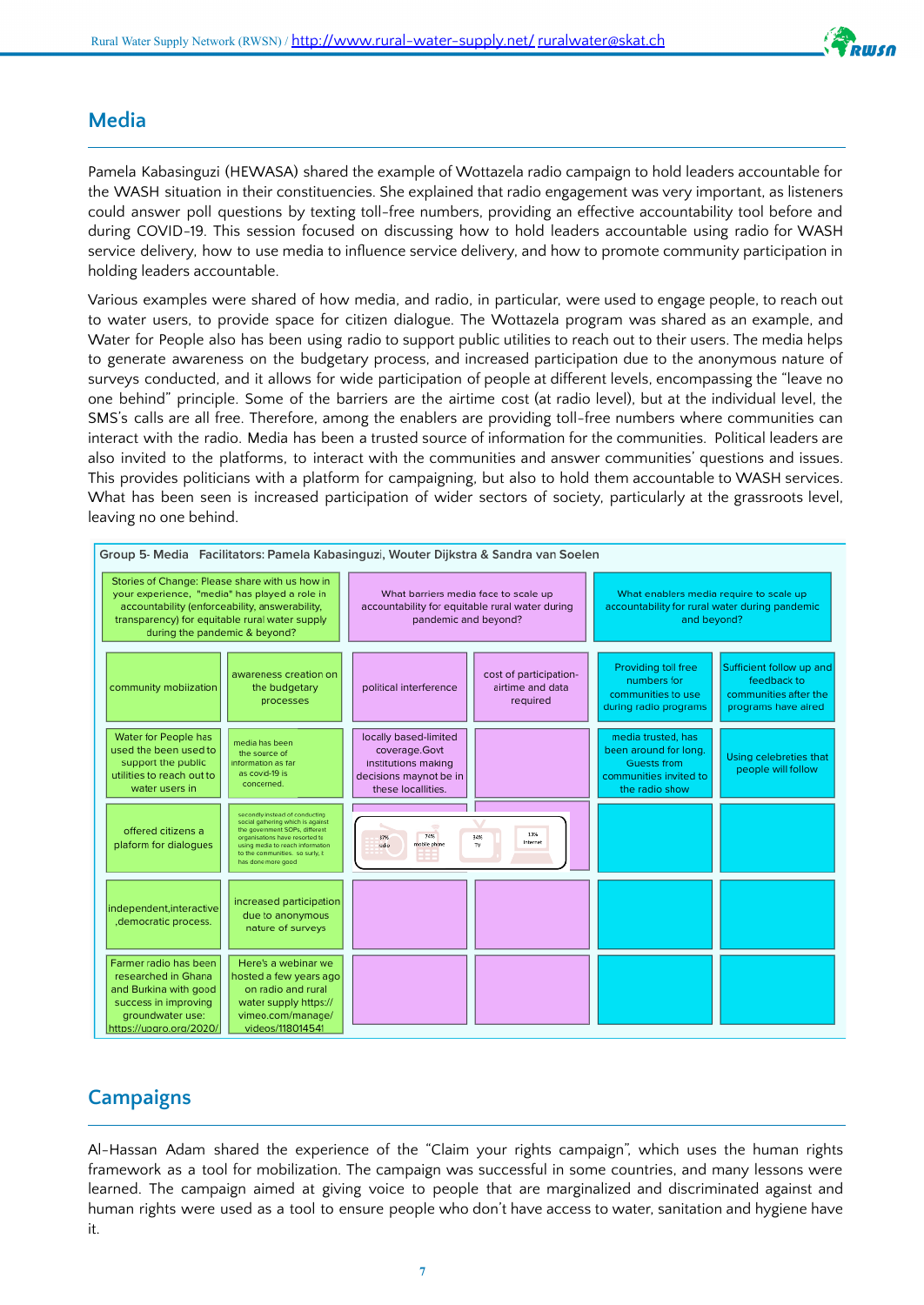

One of the great barriers is the lack of knowledge amongst both right-holders and duty-bearers with regards to entitlement, expectations, obligations. In many rural communities, people didn't know who to go to, who to hold accountable, partly due to ghost service providers and informal service providers. Lack of regulation, threats and intimidation to campaigners, shrinking civil society's space. Lack of funding and interest in sustaining civil society mobilization, especially at a national level scale. Another issue raised was that different institutions and regulators were imposing taxes and levies on service providers in Kenya, who would then transfer those costs to the consumers.



### **Knowledge Management for Accountability**

Tim Brewer, Practice Lead - Research, Water Witness International, shared about the [Accountability](https://www.accountabilityforwater.org/) for Water [program,](https://www.accountabilityforwater.org/) which is a new action and research programme to strengthen accountability practice in the water sector. The program aims to accelerate the progress of the SDG6 by strengthening WASH and water resources governance systems through accountability. The program has produced a 2-part global review: Global Evidence Review: Overview and Summary Results and [Country-Level](https://static1.squarespace.com/static/5f4e5fb147d4e15989533988/t/60b6599b98211053e1b1f850/1622563229504/Country+Level+Evidence+Summaries_FINAL.pdf) Evidence Summaries. The program provided training in research and accountability tools to several fellows from different African countries, and then received 36 proposals on accountability research topics, of which 14 were selected for the cross-country research phase. The program intends to deliver vital accountability research and establish a community of practice in accountability.

### **Closing remarks**

Louisa Gosling presented the concluding remarks of the session. She highlighted the richness of examples and experiences shared, and that this was a great opportunity to give accountability the spotlight it requires in the current world, with many conflicting interests, incentives and priorities. The discussions have helped to make accountability more tangible, first by broadening the understanding of accountability, by highlighting the challenges, barriers, opportunities and experiences of what is working in different places.